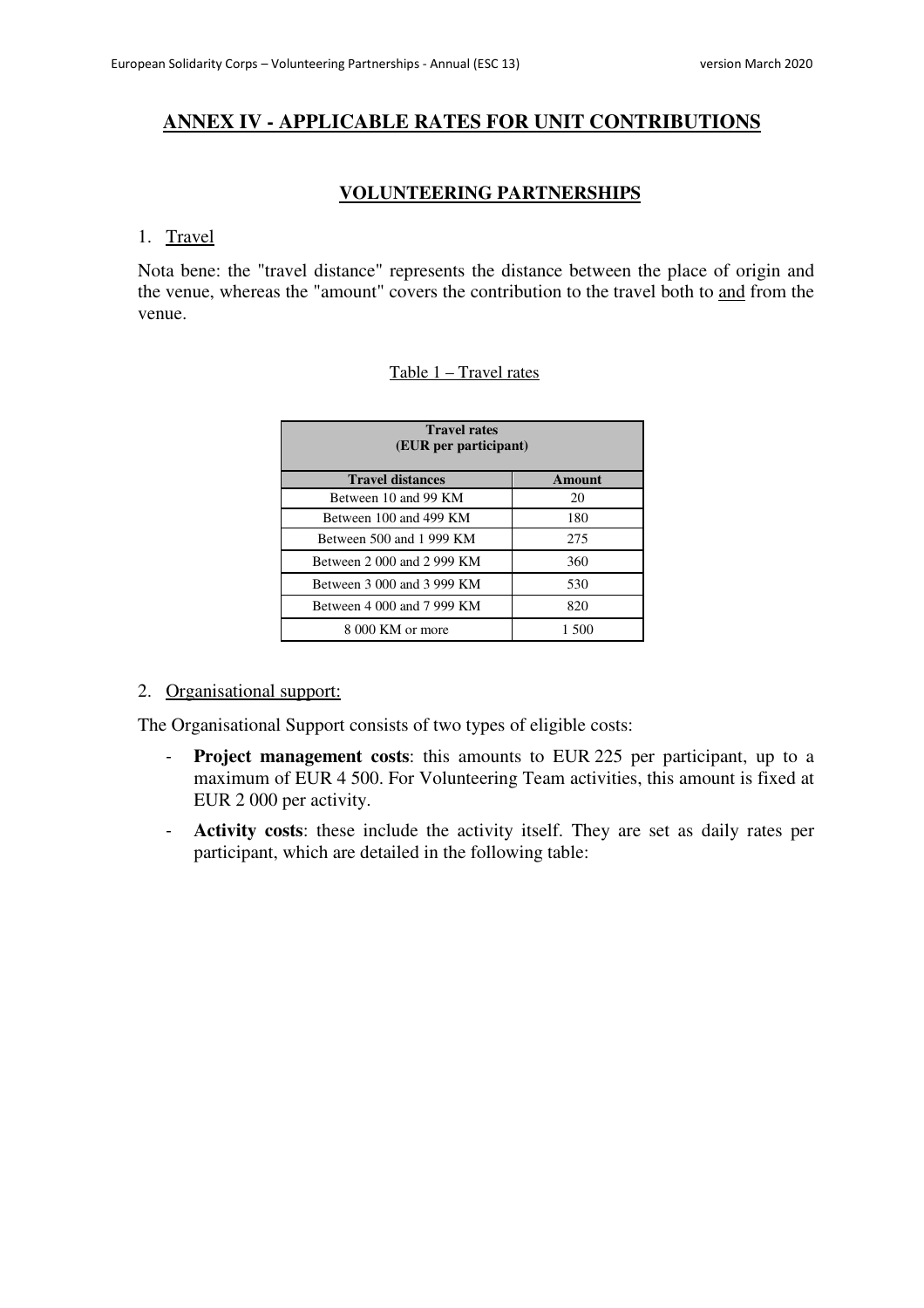# Table 2 – Organisational Support – Activity Costs

|                                     |                     | <b>Organisational Support - Activity Costs</b><br>(EUR per day) |
|-------------------------------------|---------------------|-----------------------------------------------------------------|
|                                     | <b>Volunteering</b> | <b>Traineeships and Jobs</b>                                    |
| Austria                             | 24                  | 8                                                               |
| <b>Belgium</b>                      | 27                  | 9                                                               |
| <b>Bulgaria</b>                     | 18                  | 6                                                               |
| Croatia                             | 20                  | $\tau$                                                          |
| <b>Cyprus</b>                       | 22                  | $\boldsymbol{7}$                                                |
| <b>Czech Republic</b>               | 18                  | 6                                                               |
| <b>Denmark</b>                      | 27                  | 9                                                               |
| <b>Estonia</b>                      | 19                  | 6                                                               |
| <b>Finland</b>                      | 27                  | 9                                                               |
| <b>France</b>                       | 21                  | $\tau$                                                          |
| <b>Germany</b>                      | 24                  | $\,8\,$                                                         |
| <b>Greece</b>                       | 22                  | $\tau$                                                          |
| <b>Hungary</b>                      | 18                  | 6                                                               |
| <b>Ireland</b>                      | 27                  | $\overline{9}$                                                  |
| <b>Italy</b>                        | 22                  | $\tau$                                                          |
| Latvia                              | 20                  | $\tau$                                                          |
| Lithuania                           | 19                  | 6                                                               |
| Luxembourg                          | 27                  | 9                                                               |
| <b>Malta</b>                        | 23                  | $\,$ 8 $\,$                                                     |
| <b>Netherlands</b>                  | 27                  | 9                                                               |
| Poland                              | 19                  | 6                                                               |
| Portugal                            | 21                  | $\boldsymbol{7}$                                                |
| Romania                             | 18                  | 6                                                               |
| Slovakia                            | 20                  | $\boldsymbol{7}$                                                |
| Slovenia                            | 21                  | 7                                                               |
| <b>Spain</b>                        | 19                  | $\sqrt{6}$                                                      |
| <b>Sweden</b>                       | 27                  | $\boldsymbol{9}$                                                |
| <b>United Kingdom</b>               | 27                  | $\overline{9}$                                                  |
| <b>North Macedonia</b>              | 16                  | $\rm N/A$                                                       |
| <b>Iceland</b>                      | $27\,$              | $\rm N/A$                                                       |
| Liechtenstein                       | 25                  | $\rm N/A$                                                       |
| <b>Norway</b>                       | 27                  | $\rm N/A$                                                       |
| <b>Turkey</b>                       | 18                  | $\rm N/A$                                                       |
| Partner country neighbouring the EU | 16                  | $\rm N/A$                                                       |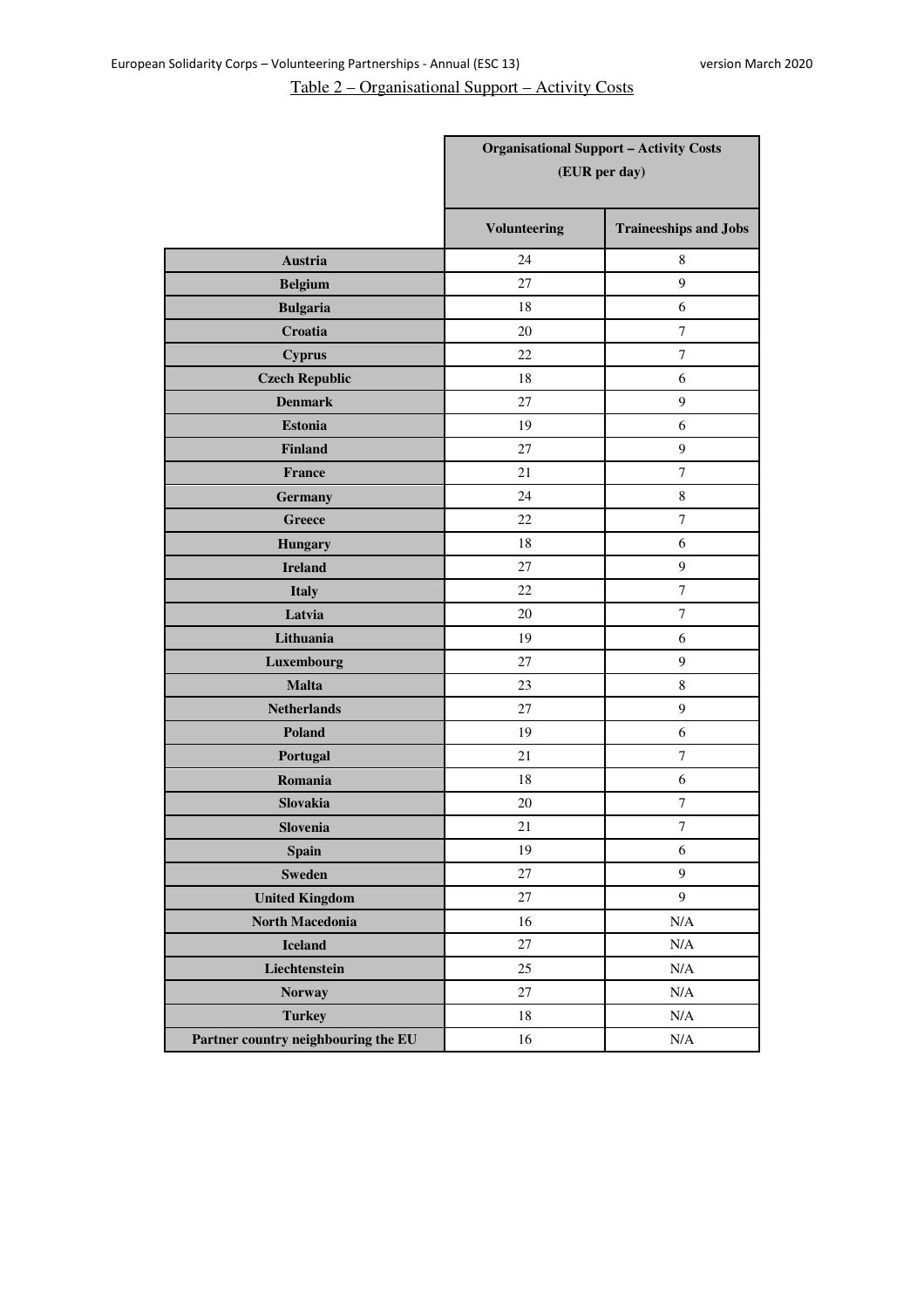### 3. Inclusion support

The following rates are to be used for activities which include the participation of young people with fewer opportunities.

|                                     | <b>Inclusion Support</b><br>(EUR per day) |                              |
|-------------------------------------|-------------------------------------------|------------------------------|
|                                     | <b>Volunteering</b>                       | <b>Traineeships and Jobs</b> |
| Austria                             | $\,$ 8 $\,$                               |                              |
| <b>Belgium</b>                      | $\mathbf{9}$                              |                              |
| <b>Bulgaria</b>                     | $\epsilon$                                |                              |
| Croatia                             | $\boldsymbol{7}$                          |                              |
| <b>Cyprus</b>                       | $\boldsymbol{7}$                          |                              |
| <b>Czech Republic</b>               | $\epsilon$                                |                              |
| <b>Denmark</b>                      | $\mathbf{9}$                              |                              |
| <b>Estonia</b>                      | 6                                         |                              |
| <b>Finland</b>                      | $\mathbf{9}$                              |                              |
| France                              | $\tau$                                    |                              |
| Germany                             | $\,$ 8 $\,$                               |                              |
| Greece                              | $\boldsymbol{7}$                          |                              |
| <b>Hungary</b>                      | 6                                         |                              |
| <b>Ireland</b>                      | $\overline{9}$                            |                              |
| <b>Italy</b>                        | $\boldsymbol{7}$                          |                              |
| Latvia                              | $\boldsymbol{7}$                          |                              |
| Lithuania                           | $\epsilon$                                |                              |
| Luxembourg                          | $\overline{9}$                            |                              |
| Malta                               | $\,$ 8 $\,$                               |                              |
| <b>Netherlands</b>                  | $\boldsymbol{9}$                          |                              |
| Poland                              | $\epsilon$                                |                              |
| Portugal                            | $\tau$                                    |                              |
| Romania                             | 6                                         |                              |
| Slovakia                            | $\boldsymbol{7}$                          |                              |
| Slovenia                            | $\boldsymbol{7}$                          |                              |
| Spain                               | $\sqrt{6}$                                |                              |
| <b>Sweden</b>                       | $\boldsymbol{9}$                          |                              |
| <b>United Kingdom</b>               | $\boldsymbol{9}$                          |                              |
| North Macedonia                     | $\sqrt{5}$                                | $\rm N/A$                    |
| <b>Iceland</b>                      | $\boldsymbol{9}$                          | $\rm N/A$                    |
| Liechtenstein                       | $\,8\,$                                   | N/A                          |
| <b>Norway</b>                       | 9                                         | N/A                          |
| <b>Turkey</b>                       | $\sqrt{6}$                                | $\rm N/A$                    |
| Partner country neighbouring the EU | $\mathfrak{S}$                            | N/A                          |

### Table 4 – Inclusion Support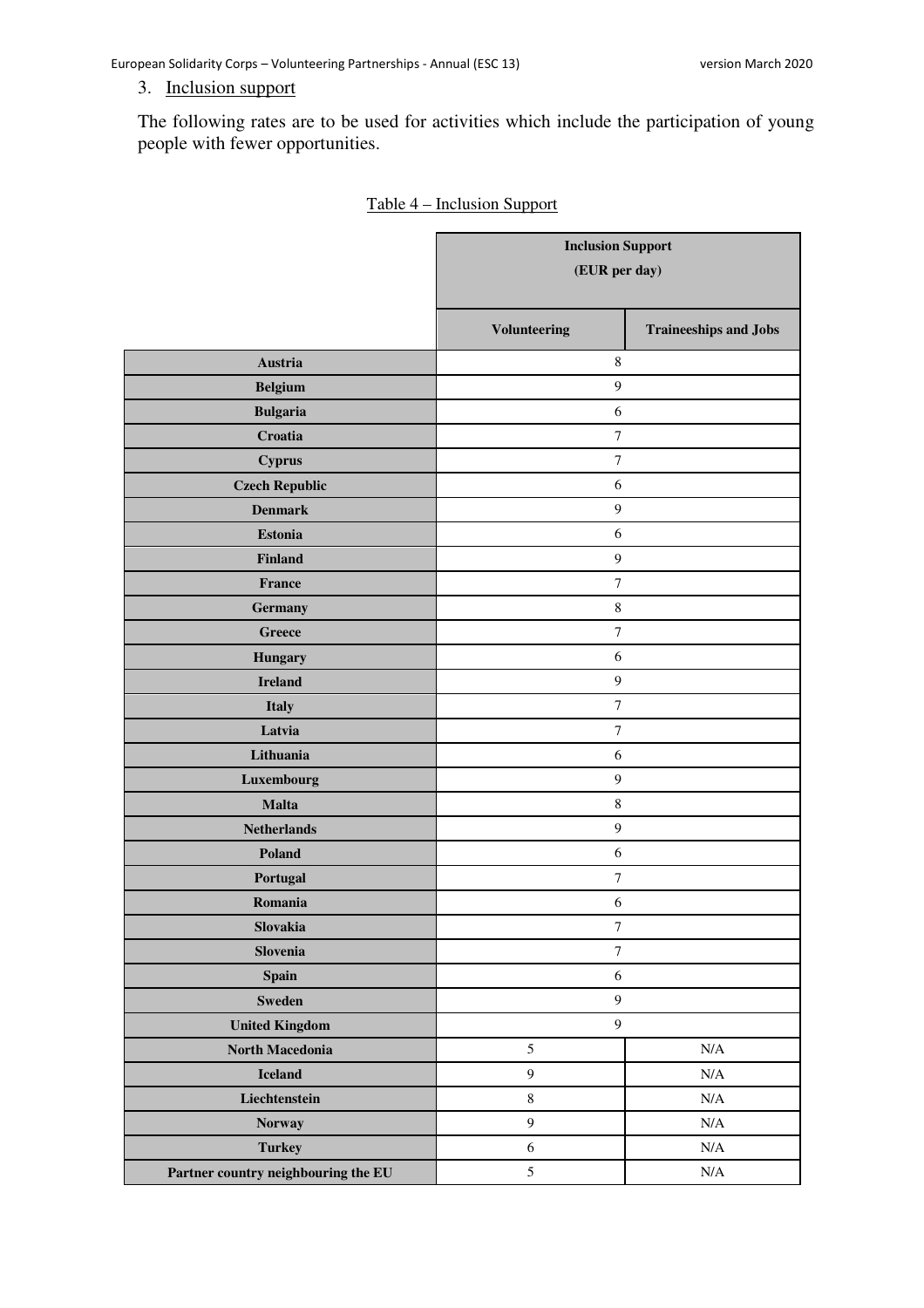### 4. Linguistic support:

This rate is applicable only for languages and/or levels not offered by the Online Linguistic Support. : EUR 150 per participant

#### 5. Pocket Money

This rate is only applicable to Volunteering activities.

Table 5 – Pocket Money for volunteers

|                                     | <b>Pocket Money</b>     |
|-------------------------------------|-------------------------|
|                                     | (EUR per day)           |
|                                     |                         |
|                                     | <b>Volunteering</b>     |
| Austria                             | 5                       |
| <b>Belgium</b>                      | 4                       |
| <b>Bulgaria</b>                     | $\overline{4}$          |
| Croatia                             | 5                       |
| <b>Cyprus</b>                       | 5                       |
| <b>Czech Republic</b>               | 5                       |
| <b>Denmark</b>                      | 6                       |
| <b>Estonia</b>                      | 4                       |
| <b>Finland</b>                      | 5                       |
| <b>France</b>                       | 6                       |
| <b>Germany</b>                      | 5                       |
| <b>Greece</b>                       | 5                       |
| <b>Hungary</b>                      | 5                       |
| <b>Ireland</b>                      | 6                       |
| <b>Italy</b>                        | 5                       |
| Latvia                              | 4                       |
| Lithuania                           | $\overline{4}$          |
| Luxembourg                          | 5                       |
| <b>Malta</b>                        | 5                       |
| <b>Netherlands</b>                  | 5                       |
| <b>Poland</b>                       | $\overline{4}$          |
| Portugal                            | 5                       |
| Romania                             | 3                       |
| Slovakia                            | 5                       |
| Slovenia                            | 4                       |
| <b>Spain</b>                        | 5                       |
| <b>Sweden</b>                       | 5                       |
| <b>United Kingdom</b>               | 6                       |
| <b>North Macedonia</b>              | 3                       |
| <b>Iceland</b>                      | 6                       |
| Liechtenstein                       | 6                       |
| <b>Norway</b>                       | 6                       |
| <b>Turkey</b>                       | $\overline{\mathbf{4}}$ |
| Partner country neighbouring the EU | 3                       |